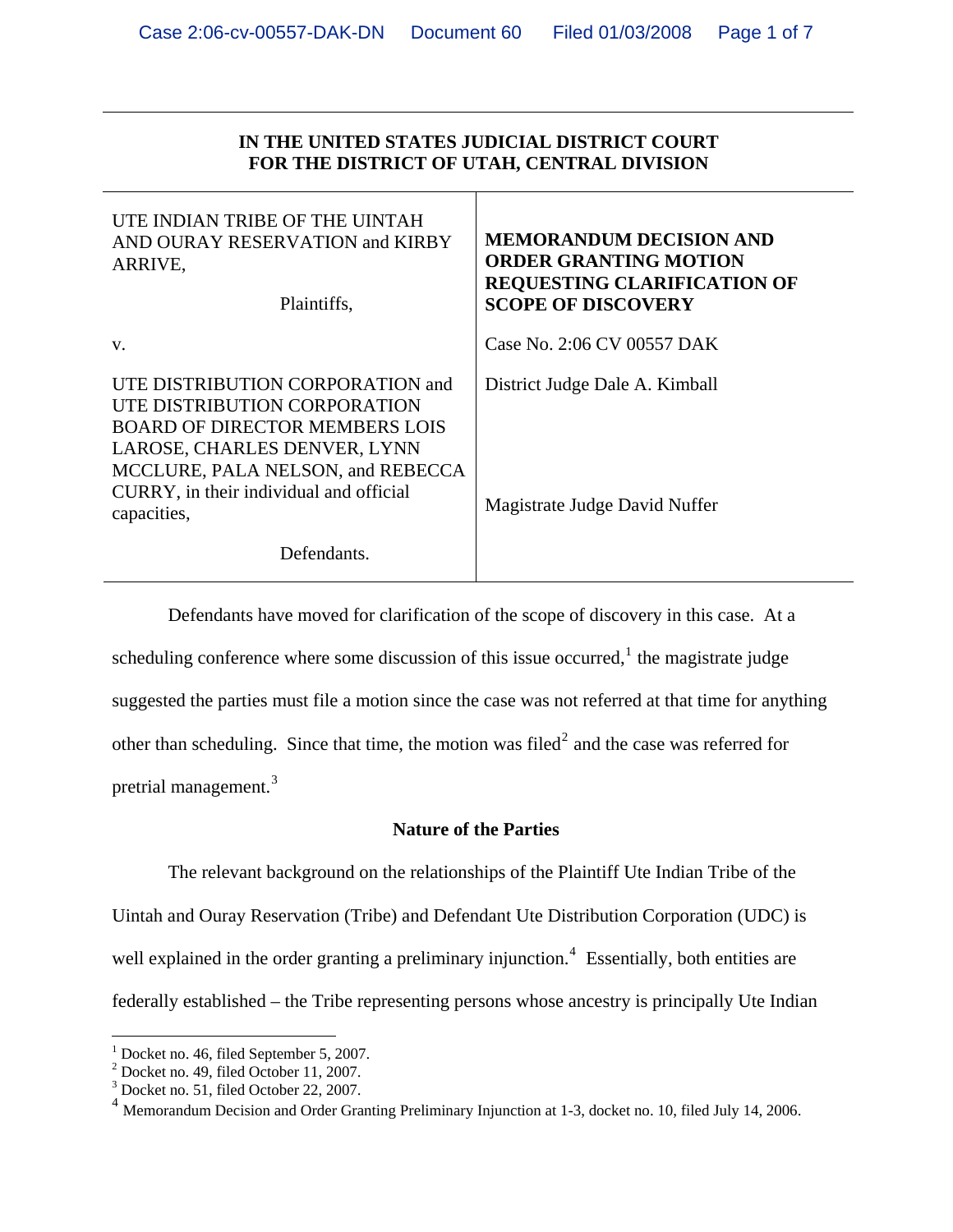and UDC representing other persons with less Ute Indian ancestry. While that background is critical to the decision in this order, it will not be repeated here.

#### **Nature of the Dispute**

The preliminary injunction order also recounts basic facts about the current dispute between the parties, arising out of proposed amendments of UDC's Articles of Incorporation.<sup>[5](#page-1-0)</sup> One of the proposed amendments "would prohibit all members, employees, consultants, and advisors of the Tribe from being nominated for or serving on the UDC Board of Directors."<sup>[6](#page-1-1)</sup> While a preliminary injunction temporarily blocked adoption of the amendments, they were approved by a special shareholders' meeting in October 2006.[7](#page-1-2)

 The Tribe's Complaint asserts: "(a) that the proposed director qualifications . . . are not reasonable; (b) breach of covenant of good faith and fair dealing in that the UDC's Articles of Incorporation and bylaws are a contract with the Tribe; and (c) racial discrimination pursuant to  $42$  U.S.C. § 19[8](#page-1-3)1."<sup>8</sup> UDC alleges that the amendments are necessary to maintain the statutorily mandated role of the UDC as a representative of persons who are not Tribe members, and the statutory mandate that the UDC and Tribe – representing disparate but related interests – "work together to jointly manage oil and gas and other undistributed Tribal assets."<sup>[9](#page-1-4)</sup> UDC enumerates many Tribe actions and inactions that UDC claims justify the amendments.<sup>[10](#page-1-5)</sup> Most of these involve certain lands subject to joint administration (or at least joint interest) between the Tribe and UDC and Tribe regulation of hunting and fishing rights of UDC members on Tribe land.

<span id="page-1-1"></span><span id="page-1-0"></span> $5$  *Id.* at 3-4.<br> $6$  *Id.* at 2. Defendants refer to these amendments as being proposed for UDC's bylaws. Memorandum in Support of Motion Requesting Clarification of Scope of Discovery (Supporting Memorandum) ¶21 at viii, docket no. 50, filed October 11, 2007.<br> $\frac{7}{1}$  *Id.* at ix.

<span id="page-1-2"></span>

<span id="page-1-3"></span><sup>&</sup>lt;sup>8</sup> *Id.* at viii, citing Complaint ¶¶ 43-54.

<span id="page-1-4"></span> $9$  Supporting Memorandum at v.

<span id="page-1-5"></span><sup>10</sup> *Id.* ¶¶16-28 at v-vii.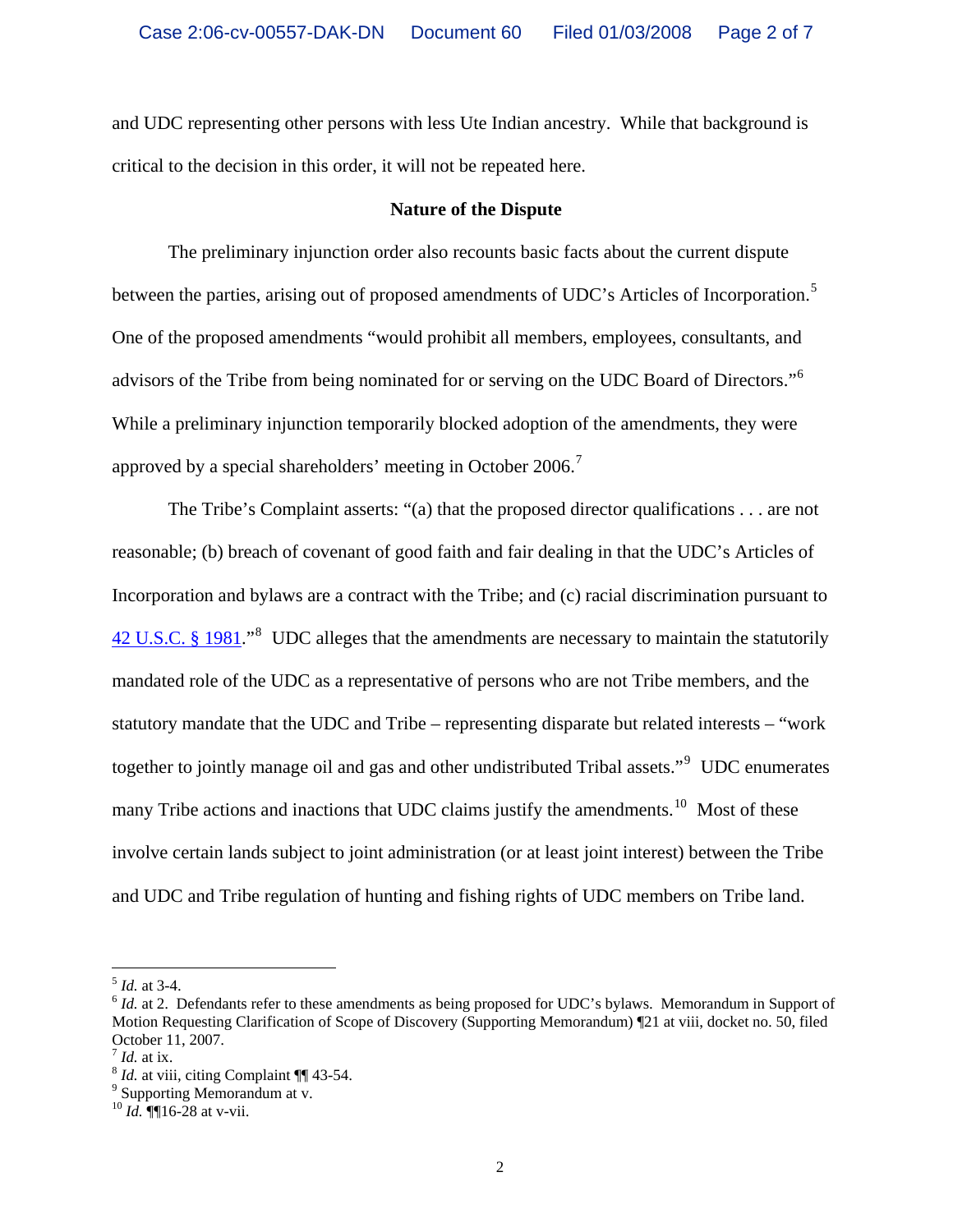# **Proposed Discovery – Dismissed Counterclaim**

UDC proposes to undertake discovery on these topics. However, some of these subjects

were treated in a UDC counterclaim which was dismissed by the district judge due to the Tribe's

sovereign immunity.<sup>[11](#page-2-0)</sup> As characterized by the district judge there were four counterclaims:

The UDC claims that the Naval Oil Shale Reserve No. 2 lands [NOSR-2 lands] that Congress conveyed to the Tribe in 2000 are an indivisible asset which should be jointly owned and managed under the Ute Partition Act. Second, the UDC seeks a declaratory judgment defining the scope of the mixed-bloods' rights to hunt and fish on Tribal lands, including the use of all-terrain vehicles. Third, the UDC claims that the Tribe has violated its duty of loyalty and fiduciary duty to the UDC by not recognizing mixed bloods' hunting and fishing rights and by not transferring an interest in NOSR-2 lands to the UDC. Fourth, on the same grounds, the UDC claims that the Tribe breached a duty of good faith and fair dealing.

The district judge found that "the Tribe is entitled to sovereign immunity with respect to

the UDC's counterclaims."<sup>[12](#page-2-1)</sup>

# **Tribe Arguments Against Proposed Discovery**

# **1 - Sovereign Immunity**

The Tribe first asserts that the dismissal of the counterclaims prohibits discovery

on these subjects. "Judge Kimball's decision that UDC is barred by Tribal sovereign

immunity from asserting NOSR-2 and hunting and fishing claims means that UDC is also

barred on sovereign immunity grounds from conducting discovery on those issues."<sup>[13](#page-2-2)</sup>

The Tribe cites two cases in support of its position that *discovery* is barred by sovereign immunity. Each of these cited cases can be distinguished from the present case which was *filed by the Tribe.* 

<span id="page-2-0"></span> $\overline{a}$ <sup>11</sup> Memorandum Decision and Order (Memorandum Decision and Order), docket no. 40, filed April 23, 2007. <sup>12</sup> *Id.* at 7.<br><sup>13</sup> Plaintiffs' Response to Ute Distribution Corporation's Motion Requesting Clarification of Scope of Discovery

<span id="page-2-2"></span><span id="page-2-1"></span><sup>(</sup>Opposition Memorandum) at 7, docket no. 54, filed November 5, 2007.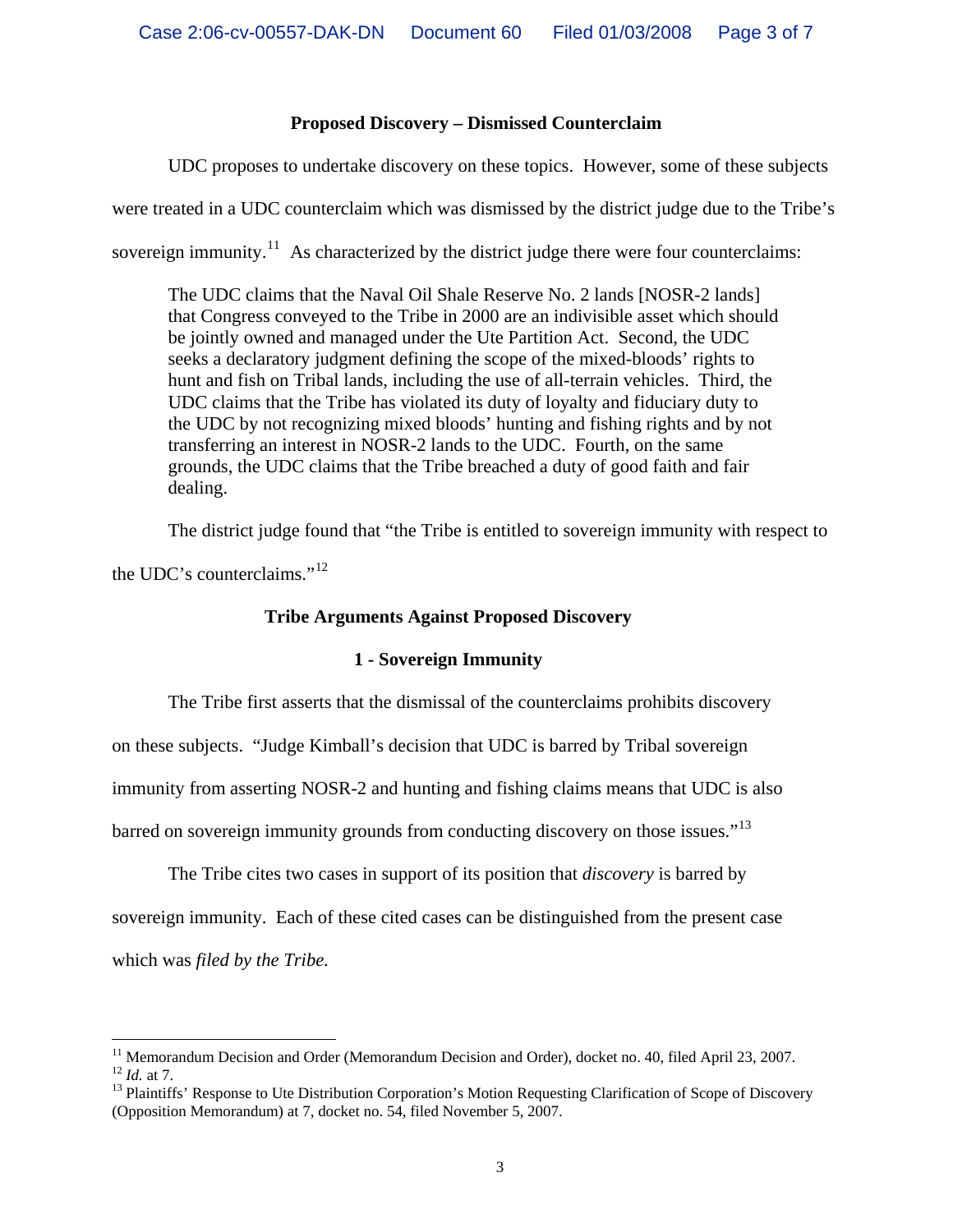The first cited case was a criminal case against an individual tribal member where the tribe was a mere witness.<sup>[14](#page-3-0)</sup> Because of sovereign immunity the court quashed a subpoena issued on behalf of the defendant seeking documents from the Tribal Department of Health and Social Services. The Tribal Housing Authority had voluntarily provided some documents to the government and the court said it would not have quashed a subpoena directed to that entity because sovereign immunity over those documents had already been waived. But the Departments Health and Social Services was a separate entity. In this suit filed by *the Tribe*, *the Tribe* has waived immunity as to permissible discovery. Obviously, the *scope* of discovery is a legitimate inquiry, but sovereign immunity will not itself bar discovery.

The second case involved a discovery proceeding annexed to a habeas corpus petition filed when tribe members were dis-enrolled.<sup>[15](#page-3-1)</sup> They sought discovery from the tribe, but the magistrate judge granted the tribe's motion to quash. "Because there is no express waiver of immunity by the tribe or abrogation of tribal immunity by Congress under the ICRA and there is no support for an implied waiver of immunity, the Court finds that the Tribe was possessed of tribal immunity at the time the subject subpoenas were served."<sup>[16](#page-3-2)</sup> A key in the decision was that "virtually identical . . . document requests [were] issued to the individual Respondents" and "the Court cannot conceive of any relevant information Petitioners could obtain from the Tribe that they cannot obtain from the Respondents."<sup>[17](#page-3-3)</sup> The cited case was initiated by the party seeking discovery, not by

<span id="page-3-0"></span><sup>&</sup>lt;sup>14</sup> *United States v. James*, 980 F.2d 1314 (9th Cir. 1992), *cert. denied*[, 510 U.S. 838 \(1993\).](http://www.westlaw.com/find/default.wl?rs=CLWD3.0&vr=2.0&cite=980+F.2d+1314)<br><sup>15</sup> *Quair v. Buga*[, 388 F. Supp. 2d 1145 \(E.D. Cal. 2005\).](http://www.westlaw.com/find/default.wl?rs=CLWD3.0&vr=2.0&cite=388+F.Supp.2d+1145)<br><sup>16</sup> *Id.* at 1148 <sup>17</sup> *Id.* 

<span id="page-3-1"></span>

<span id="page-3-2"></span>

<span id="page-3-3"></span>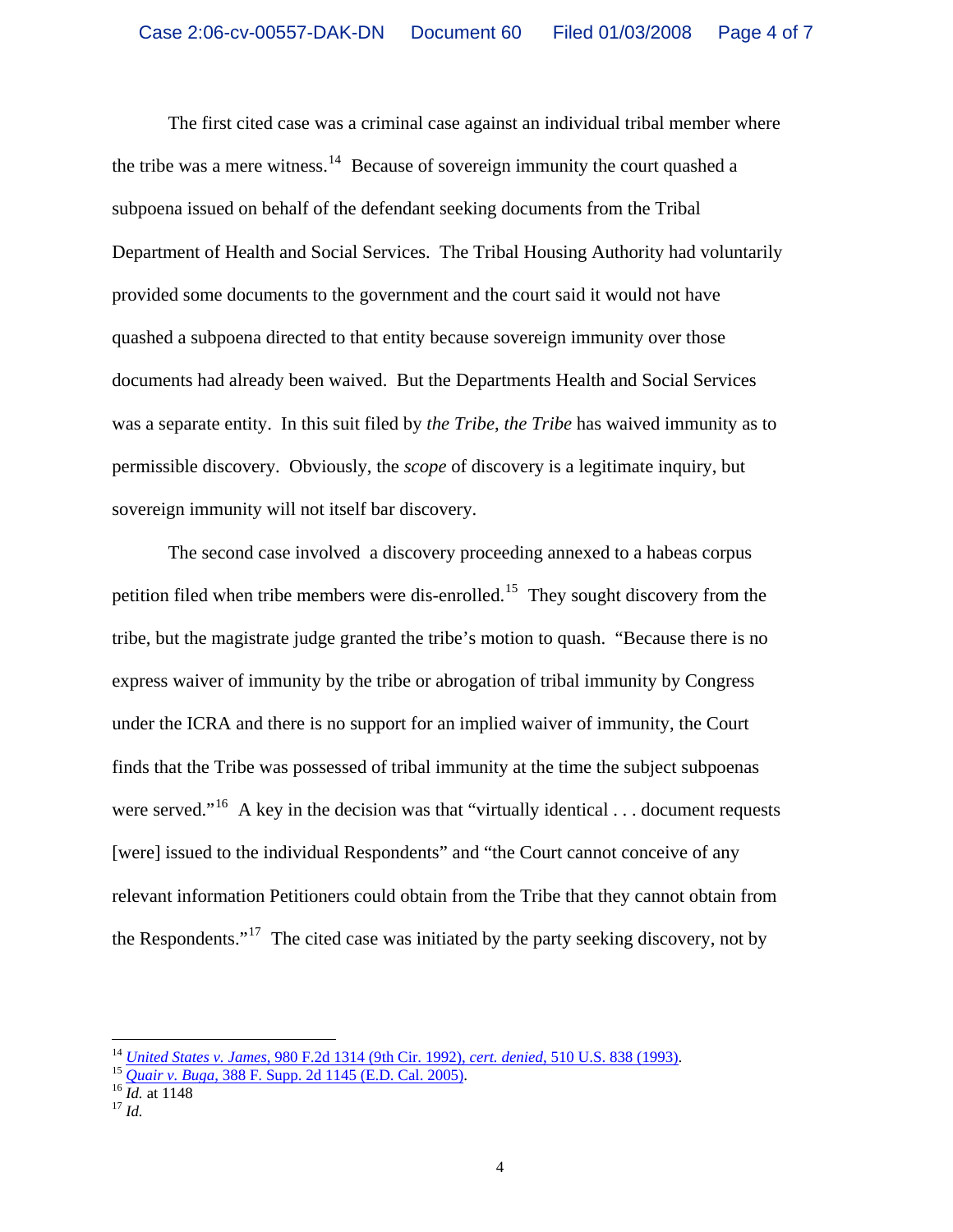the tribe, and is different than this present case in which the Tribe has brought the dispute to this forum. The Tribe cannot file suit and then claim immunity from discovery.

 The Tribe also asserts that hunting and fishing rights may not be discussed in this court "because wildlife is owned in a sovereign capacity"[18](#page-4-0) and therefore beyond the competence of the court, and that these rights are more properly addressed in an administrative process.[19](#page-4-1) The court will not *adjudicate* hunting and fishing rights in this case, but will determine whether the *disputes* on those issues demonstrate that the inherently disparate roles of the parties need to be protected and preserved by the disputed amendments. This is not beyond the competence of the court and does not usurp any administrative procedure.

#### **2 - Relevance**

 Second, the Tribe asserts that Judge Kimball has declared the proposed discovery topics irrelevant to the amendments. "Judge Kimball held that '[t]he UDC's hunting and fishing and NOSR-2 allegations are unrelated to the proposed amendments to the UDC Articles of Incorporation challenged by the Tribe.'  $"^{20}$  $"^{20}$  $"^{20}$  He also said the issues in the counterclaims "appear to be unrelated to the proposed Articles of Incorporation."<sup>[21](#page-4-3)</sup> As UDC points out, "Judge Kimball's Order says nothing about discovery, and deals only with sovereign immunity." $^{22}$  $^{22}$  $^{22}$ 

<span id="page-4-0"></span><sup>&</sup>lt;sup>18</sup> Opposition Memorandum at 9.

<span id="page-4-2"></span>

<span id="page-4-1"></span><sup>&</sup>lt;sup>19</sup> *Id.* at 9<br><sup>20</sup> *Id.* at 7<br><sup>21</sup> Memorandum Decision and Order at 2.

<span id="page-4-4"></span><span id="page-4-3"></span> $^{22}$  Reply Memorandum in Support of Motion Requesting Clarification of Scope of Discovery at 5, docket no. 546, filed November 13, 2007.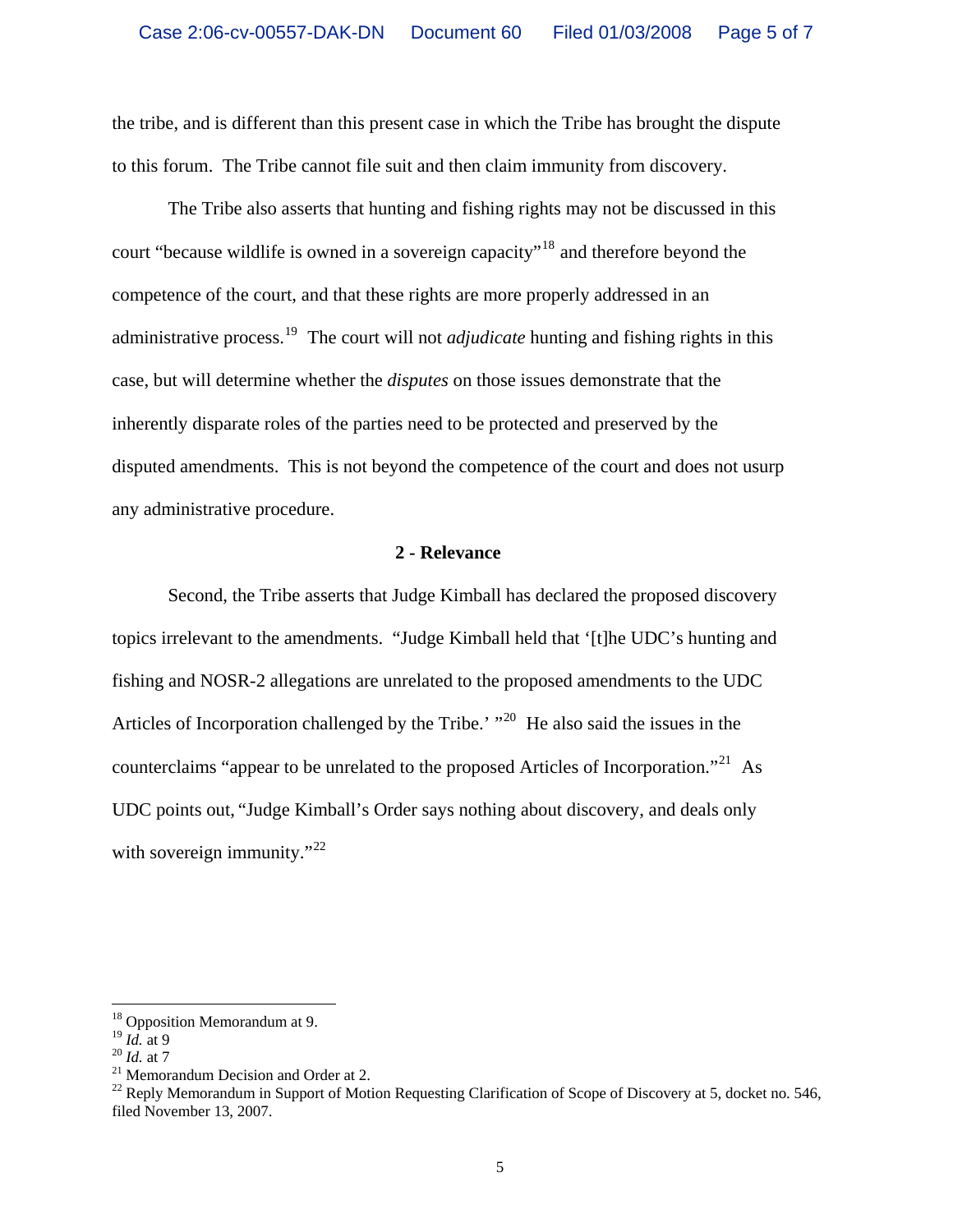Judge Kimball's conclusion that the hunting and fishing and NOSR-2 allegations are "unrelated" was made as he finished analyzing whether the UDC counterclaims were compulsory, which would have weighed in favor of finding a waiver of immunity.

In this case, the UDC's counterclaims are not compulsory counterclaims and fall clearly within the sovereign immunity bar. The UDC's hunting and fishing and NOSR-2 allegations are unrelated to the proposed amendments to the UDC Articles of Incorporation challenged by the Tribe.<sup>[23](#page-5-0)</sup>

This statement reflects the analysis that *adjudication* of the actual hunting and fishing and NOSR-2 rights was not essential to *adjudication* of the suit the Tribe has brought. But the existence of *disputes* between UDC and the Tribe – on those and other subjects – appear to bear on the merits of the Tribe's defenses in this suit. The ultimate decision on actual relevance of those factual scenarios will be determined by the district judge at trial, but they are legitimate areas for discovery.

## **3 – Overbroad**

 Finally, the Tribe objects that the scope of proposed discovery is overbroad. Defendants asked for too much when they said they "are entitled to conduct discovery *on anything that bears on the conduct of the Tribe* (including Tribal Business Committee) *with regard to the UDC and undistributed assets, as well as joint management of those assets*, including but not limited to NOSR-2 lands and hunting/fishing."<sup>[24](#page-5-1)</sup> This definition of the scope of discovery is overbroad. The list of disputes provided in Defendants' statement of facts<sup>[25](#page-5-2)</sup> more appropriately describes topics that might be subject of discovery. That list illustrates the essence of UDC's claim that inherently disparate roles for the Tribe and UDC justify the amendments.

<span id="page-5-0"></span><sup>23</sup> Memorandum Decision and Order at 7.

<span id="page-5-1"></span> $24$  Supporting Memorandum at 1. (emphasis added).

<span id="page-5-2"></span><sup>&</sup>lt;sup>25</sup> Supporting Memorandum  $\P$ 16-28 at v-vii.